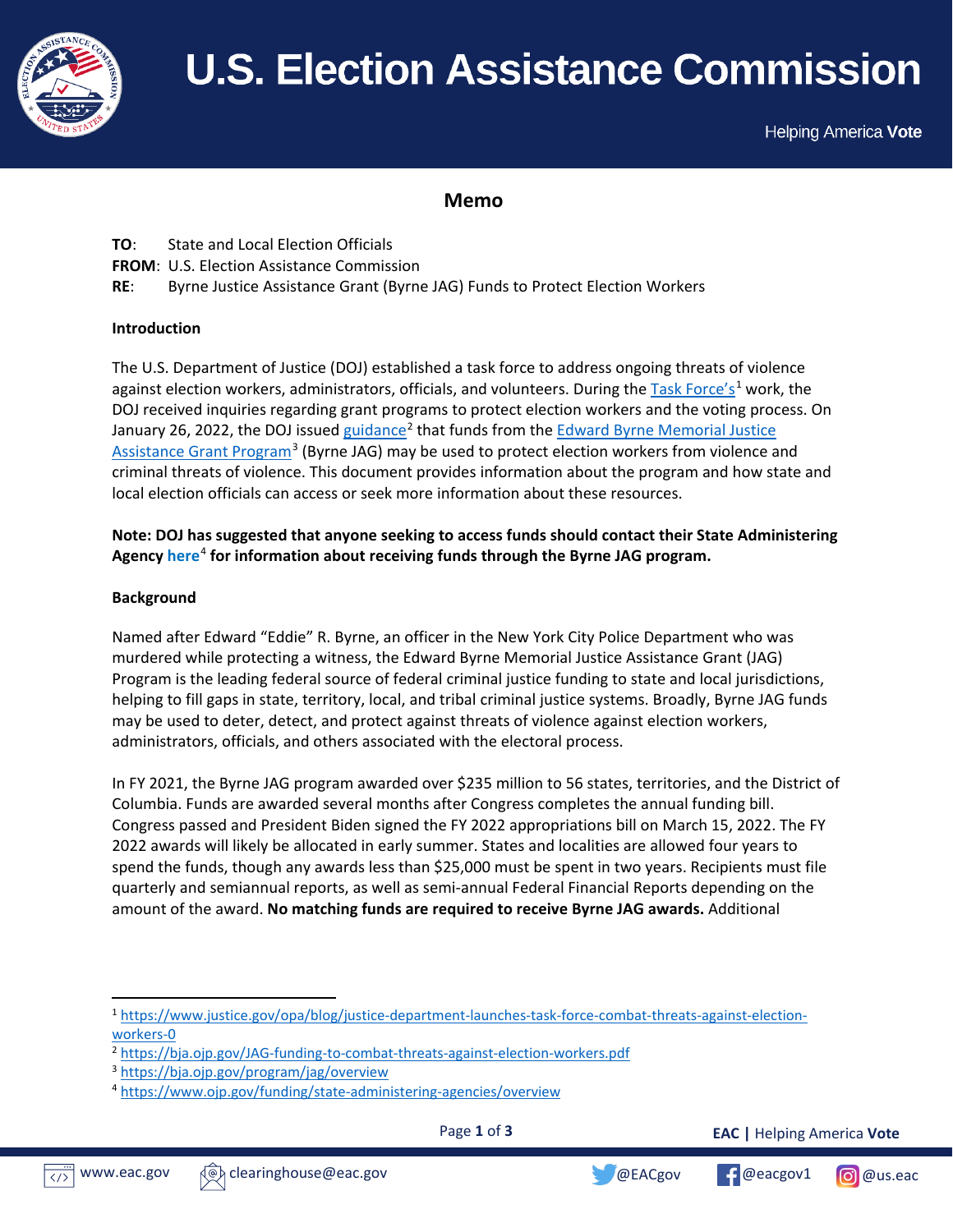information about the grant program can be found from the  $DOJ<sup>5</sup>$  $DOJ<sup>5</sup>$  $DOJ<sup>5</sup>$  and the National Criminal Justice [Association](https://www.ncja.org/)<sup>[6](#page-1-1)</sup>.

### **Use of Funds**

### *What can Byrne JAG funds be used for?*

In general, Byrne JAG funds may be used to provide additional personnel, equipment, supplies, contractual support, training, technical assistance, and information systems for criminal justice, including, but not limited to:

- Law enforcement programs
- Prosecution and court programs
- Prevention and education programs
- Planning, evaluation, and technology improvement programs
- Crime victim and witness programs (other than compensation)

States and units of local government may use award funds for broadband deployment and adoption activities as they relate to criminal justice activities.

Additional information about how Byrne JAG funds can be used, as well as information about the application process, can be found here: [Edward Byrne Memorial Justice Assistance Grant \(JAG\) Program](https://bja.ojp.gov/sites/g/files/xyckuh186/files/media/document/jag-faqs.pdf)  [Frequently Asked Questions](https://bja.ojp.gov/sites/g/files/xyckuh186/files/media/document/jag-faqs.pdf)<sup>[7](#page-1-2)</sup>.

#### **Eligibility and Funding Opportunities**

As required by law, funds are distributed by formula based on population and crime rate. Of the total amount allocated to each state, 60 percent is awarded to the State Administering Agency for distribution within the state. The remaining 40 percent is distributed by the Department of Justice Bureau of Justice Assistance (BJA) to local governments based on crime rate.

- *Byrne JAG State Awards*: Only states may apply through a [State Administering Agency](https://www.ojp.gov/funding/state-administering-agencies/overview)  $(SAA)^8$  $(SAA)^8$ . DOJ recommends that state election officials contact their SAA to discuss funding opportunities.
- *Byrne JAG Local Awards*: Only local units of government on the JAG Allocations List may apply. "Units of local government" include a town, township, village, parish, city, county, borough, or other general-purpose political subdivision of a state, or it may be a federally recognized Indian tribal government that performs law enforcement functions (as determined by the Secretary of the Interior). If a local unit of government does not receive JAG funds (e.g., because they did not submit an application), or if they do not qualify due to population or crime rate requirements, local election officials should contact their state's SAA to discuss funding opportunities.

State and Local JAG solicitations and allocations from FY 2021 can be found on the JAG [webpage](https://bja.ojp.gov/program/jag/fy-2021-allocations)<sup>[9](#page-1-4)</sup>.

Page **2** of **3**

**EAC |** Helping America **Vote**





<span id="page-1-0"></span><sup>5</sup> <https://bja.ojp.gov/doc/jag-program-fact-sheet.pdf>

<span id="page-1-1"></span><sup>6</sup> <https://www.ncja.org/>

<span id="page-1-2"></span><sup>7</sup> <https://bja.ojp.gov/sites/g/files/xyckuh186/files/media/document/jag-faqs.pdf>

<span id="page-1-3"></span><sup>8</sup> <https://www.ojp.gov/funding/state-administering-agencies/overview>

<span id="page-1-4"></span><sup>9</sup> [https://bja.ojp.gov/program/jag/fy-](https://bja.ojp.gov/program/jag/fy-2021-allocations)2021-allocations